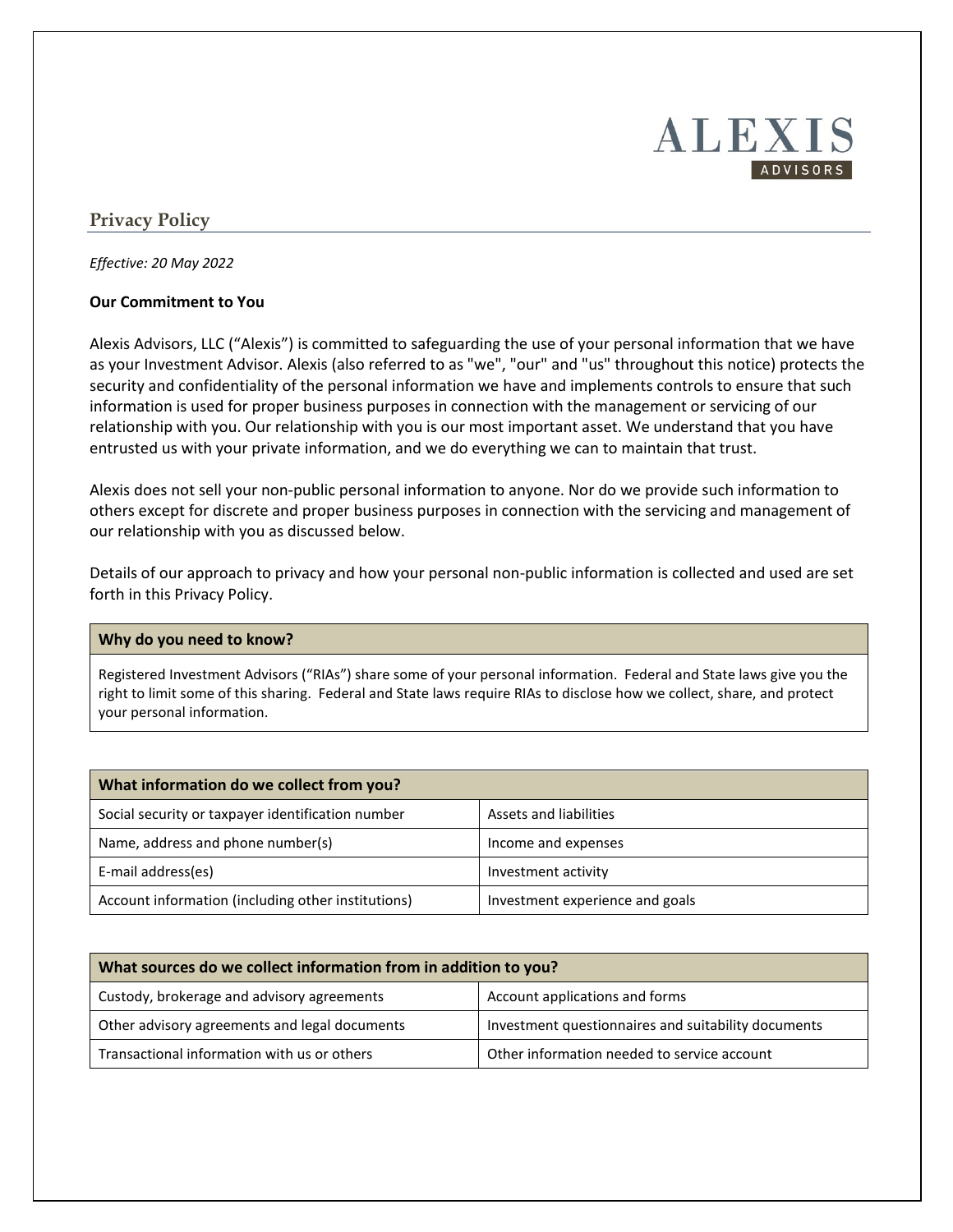## **How do we share your information?**

RIAs do need to share personal information regarding its clients to effectively implement the RIA's services. In the section below, we list some reasons we may share your personal information.

| <b>Description</b>                                                                                                                                                                                                                                                                                                                                                                                                                                                                                            | <b>Sharing</b>                                                                | <b>Limitations</b>                                         |
|---------------------------------------------------------------------------------------------------------------------------------------------------------------------------------------------------------------------------------------------------------------------------------------------------------------------------------------------------------------------------------------------------------------------------------------------------------------------------------------------------------------|-------------------------------------------------------------------------------|------------------------------------------------------------|
| <b>Servicing our Clients</b><br>We may share non-public personal information with non-affiliated<br>third parties (such as brokers, custodians, regulators, credit<br>agencies, other financial institutions) as necessary for us to provide<br>agreed services to you consistent with applicable law, including but<br>not limited to:<br>Processing transactions;<br>٠<br>General account maintenance;<br>$\bullet$<br>Responding to regulators or legal investigations; and<br>Credit reporting, etc.<br>٠ | Alexis may share this<br>information.                                         | Clients cannot limit the<br>Advisor's ability to<br>share. |
| <b>Administrators</b><br>We may disclose your non-public personal information to<br>companies we hire to help administrate our business. Companies<br>we hire to provide services of this kind are not allowed to use your<br>personal information for their own purposes and are contractually<br>obligated to maintain strict confidentiality. We limit their use of<br>your personal information to the performance of the specific<br>service we have requested.                                          | Alexis may share this<br>information.                                         | Clients cannot limit the<br>Advisor's ability to<br>share. |
| <b>Marketing Purposes</b><br>Alexis does not disclose, and does not intend to disclose, personal<br>information with non-affiliated third parties to offer you services.<br>Certain laws may give us the right to share your personal<br>information with financial institutions where you are a customer<br>and where Alexis or the client has a formal agreement with the<br>financial institution. We will only share information for purposes<br>of servicing your accounts, not for marketing purposes.  | Alexis does not share<br>personal information.                                | Clients can limit the<br>Advisor's ability to<br>share.    |
| <b>Authorized Users</b><br>In addition, your non-public personal information may also be<br>disclosed to you and persons we believe to be your authorized<br>agent or representative.                                                                                                                                                                                                                                                                                                                         | Alexis does share<br>personal information.                                    | Clients can limit the<br>Advisor's ability to<br>share.    |
| <b>Information About Former Clients</b><br>Alexis does not disclose, and does not intend to disclose, non-<br>public personal information to non-affiliated third parties with<br>respect to persons who are no longer our clients.                                                                                                                                                                                                                                                                           | Alexis does not share<br>personal information<br>regarding former<br>clients. | Clients can limit the<br>Advisor's ability to<br>share.    |

**Alexis Advisors, LLC** 213 Roseneath Road | Richmond, VA 23221 Phone: (804) 625-3290 www.alexisadvisors.com